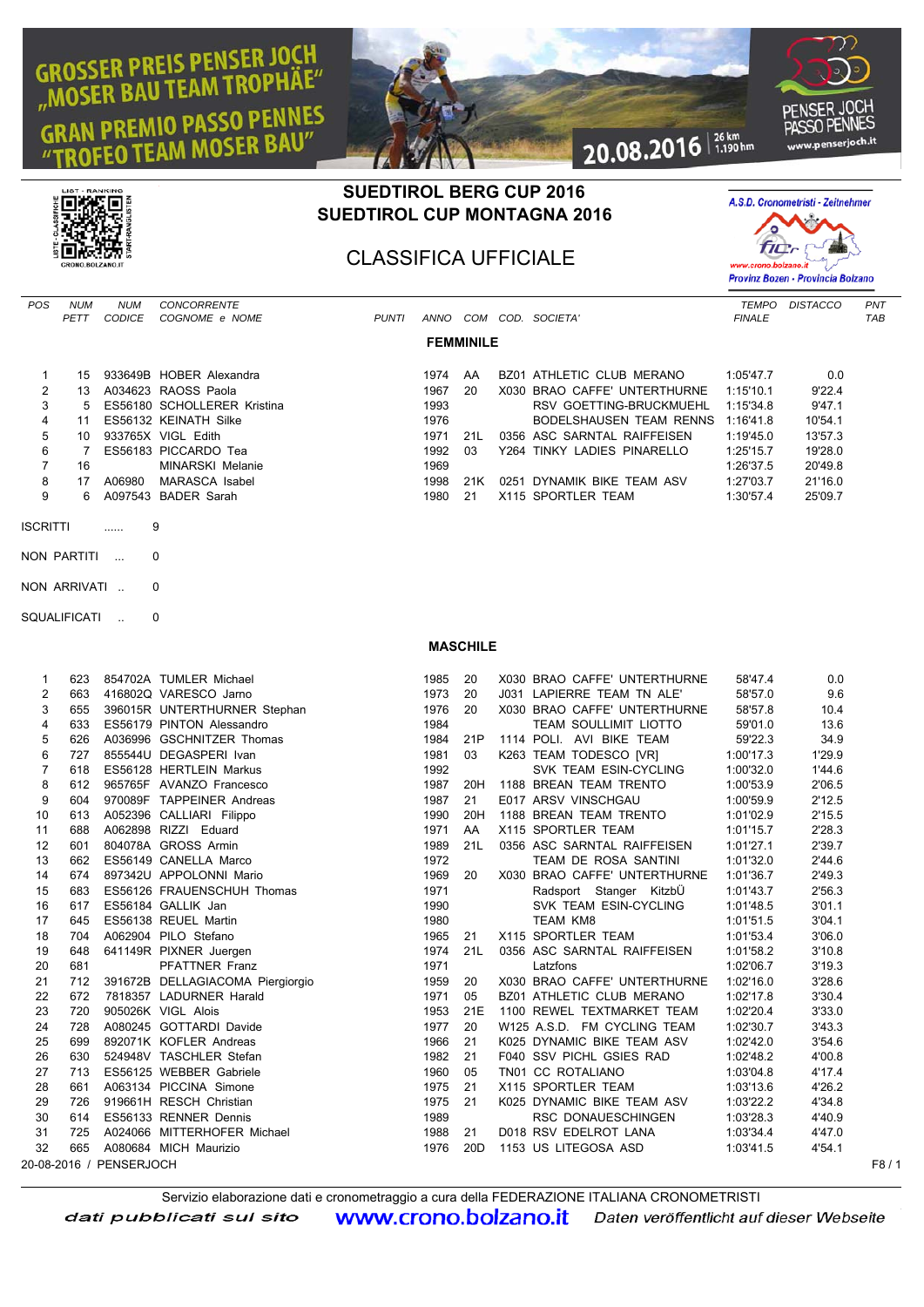| <b>POS</b> | <b>NUM</b><br>PETT | <b>NUM</b><br><b>CODICE</b> | CONCORRENTE<br>COGNOME e NOME                                                                                          | <b>PUNTI</b> |              |            | ANNO COM COD. SOCIETA'                                   | <b>FINALE</b>          | TEMPO DISTACCO     | PNT<br><b>TAB</b> |
|------------|--------------------|-----------------------------|------------------------------------------------------------------------------------------------------------------------|--------------|--------------|------------|----------------------------------------------------------|------------------------|--------------------|-------------------|
| 33         | 638                |                             | 922050X LUGGIN Norbert                                                                                                 |              | 1978         | 21         | D114 KSV F.F. CYCLING TEAM                               | 1:03'46.3              | 4'58.9             |                   |
| 34         | 652                |                             | A022728 TUTZER Markus                                                                                                  |              | 1973         | 21         | Z110 ASC KARDAUN / CARDANO                               | 1:03'57.6              | 5'10.2             |                   |
| 35         | 696                |                             | ES56176 BAZZANELLA Mario                                                                                               |              | 1966         | 05         | BZ01 ATHLETIC CLUB MERANO                                | 1:04'08.0              | 5'20.6             |                   |
| 36         | 635                |                             | 797334X ERHARD Alexander                                                                                               |              | 1978         | 21         | E017 ARSV VINSCHGAU                                      | 1:04'13.2              | 5'25.8             |                   |
| 37         | 647                |                             | 808495W DALDOSS Michael                                                                                                |              | 1976         | 21         | H010 BIKE CLUB EGNA/NEUMARKT                             | 1:04'24.1              | 5'36.7             |                   |
| 38         | 615                |                             | ES56135 HUMMEL Jonas                                                                                                   |              | 1995         |            | RSV WANDERLUST EBNET                                     | 1:04'59.5              | 6'12.1             |                   |
| 39         | 629                |                             | 710170K RIGATTI Alessandro                                                                                             |              | 1984         | 20         | P120 SKATENATEAM BIKE                                    | 1:05'03.2              | 6'15.8             |                   |
| 40         | 703                |                             |                                                                                                                        |              | 1965         | 01         | B159 SILMAX X-BIONIC RACING                              | 1:05'09.2              | 6'21.8             |                   |
| 41         | 733                |                             | 980928X BOVO Giuseppe<br>980928X BOVO Giuseppe<br>A06979 AINHAUSER Thomas<br>ES56152 PLATTNER Andreas                  |              | 1995         | 21L        | 0356 ASC SARNTAL RAIFFEISEN                              | 1:05'13.4              | 6'26.0             |                   |
| 42         | 694                |                             |                                                                                                                        |              | 1966         | 05         | BZ01 ASV JENESIEN SOLTNFLITZ                             | 1:05'16.3              | 6'28.9             |                   |
| 43         | 641                |                             | 997912C BORGOGNO Andrea                                                                                                |              | 1979         | 21         | A039 PROFI BIKE TEAM ASD                                 | 1:05'17.5              | 6'30.1             |                   |
| 44         | 680                |                             | 958343R PALLER Martin                                                                                                  |              | 1968         | 21<br>21L  | D114 KSV F.F. CYCLING TEAM                               | 1:05'21.0              | 6'33.6             |                   |
| 45<br>46   | 602<br>730         |                             | A058493 NUSSBAUMER Juergen<br>RIEGLER Valentin<br>A093909 LUGGIN Werner<br>ES56137 HUPF Klaus<br>ES66179 STECER WATPOT |              | 1987<br>1966 | 21         | 0356 ASC SARNTAL RAIFFEISEN<br>Q111 CAMIN BIKE TEAM ASD  | 1:05'23.1<br>1:05'35.3 | 6'35.7<br>6'47.9   |                   |
| 47         | 639                |                             |                                                                                                                        |              | 1980         | 21         | D114 KSV F.F. CYCLING TEAM                               | 1:06'23.9              | 7'36.5             |                   |
| 48         | 691                |                             |                                                                                                                        |              | 1969         |            | TEAM KM8                                                 | 1:06'36.3              | 7'48.9             |                   |
| 49         | 689                |                             | ES56178 STEGER Werner                                                                                                  |              | 1969         |            | <b>SSV TAUFERS</b>                                       | 1:06'37.5              | 7'50.1             |                   |
| 50         | 619                |                             | ES56127 LENZ Andreas                                                                                                   |              | 1991         |            | TEAM GEIGER MEDIUS BIKE                                  | 1:06'38.0              | 7'50.6             |                   |
| 51         | 677                |                             | A057437 MARASCA Oskar                                                                                                  |              | 1970         |            | 21K 0251 DYNAMIK BIKE TEAM ASV                           | 1:06'43.6              | 7'56.2             |                   |
| 52         | 678                |                             | 895269H PELLEGRINI Luca                                                                                                |              | 1969         | 21         | Y003 GS ALTO ADIGE ASD                                   | 1:07'03.6              | 8'16.2             |                   |
| 53         | 670                |                             | ES56151 THURNER Roland                                                                                                 |              | 1968         | 05B        | BZ01 ASV JENESIEN SOLTNFLITZ                             | 1:07'06.1              | 8'18.7             |                   |
| 54         | 739                |                             | 847590X BERNARD Nikolaus                                                                                               |              | 1958         | 21K        | 0251 DYNAMIK BIKE TEAM ASV                               | 1:07'22.9              | 8'35.5             |                   |
| 55         | 736                |                             | 957784T UNTERPERTINGER Filipp                                                                                          |              | 1972         | 21P        | 1114 POLI. AVI BIKE TEAM                                 | 1:07'40.8              | 8'53.4             |                   |
| 56         | 729                |                             | 50015 REULLENS Yannick                                                                                                 |              | 1993         |            | SPORT EN MOEDIG GENK                                     | 1:07'47.0              | 8'59.6             |                   |
| 57         | 742                |                             | BAY5218 MEYER Markus                                                                                                   |              | 1975         |            | <b>TSV GAIMERSHEIM</b>                                   | 1:07'51.2              | 9'03.8             |                   |
| 58         | 737                |                             | A6982 KIRCHLER Gerhard                                                                                                 |              | 1968         |            |                                                          | 1:07'51.6              | 9'04.2             |                   |
| 59         | 643                |                             | ES56173 RAMA Nicola                                                                                                    |              | 1980         |            | SAN GIOVANNI VERONA                                      | 1:07'55.6              | 9'08.2             |                   |
| 60         | 632                |                             | 871678J BEDESCHI Alberto                                                                                               |              | 1982         | 20         | J031 LAPIERRE TEAM TN ALE'                               | 1:08'32.3              | 9'44.9             |                   |
| 61         | 735                |                             | 871068A PALMA Richard                                                                                                  |              | 1955         | 21K        | 0251 DYNAMIK BIKE TEAM ASV                               | 1:08'34.5              | 9'47.1             |                   |
| 62         | 642                |                             | A053418 DEMANEGA Arno                                                                                                  |              | 1981         | 21E        | 1100 REWEL TEXTMARKET TEAM                               | 1:08'45.2              | 9'57.8             |                   |
| 63         | 715                |                             | 894941J LAGEDER Theodor                                                                                                |              | 1960         | 21E        | 1100 REWEL TEXTMARKET TEAM                               | 1:09'45.1              | 10'57.7            |                   |
| 64         | 740                |                             | 877144Z GIALDINI Ruggero                                                                                               |              | 1950         | 02         | L103 77 GUIDIZZOLO                                       | 1:09'45.9              | 10'58.5            |                   |
| 65         | 673                |                             | ES56182 SACCOMAN Roberto                                                                                               |              | 1970         | 05         | BZ01 ATHLETIC CLUB MERANO                                | 1:10'01.4              | 11'14.0            |                   |
| 66         | 649                |                             | 787074U HOFER Franz                                                                                                    |              | 1973         | 21L<br>21E | 0356 ASC SARNTAL RAIFFEISEN                              | 1:10'06.2              | 11'18.8            |                   |
| 67<br>68   | 684<br>660         |                             | 892066N BERNARD Manfred<br>ES56156 BACHER Egon                                                                         |              | 1970<br>1974 |            | 1100 REWEL TEXTMARKET TEAM<br><b>RSV RATSCHINGS</b>      | 1:10'51.8<br>1:11'03.9 | 12'04.4<br>12'16.5 |                   |
| 69         | 685                |                             | 892075P BERNARD Josef                                                                                                  |              | 1970         | 21E        | 1100 REWEL TEXTMARKET TEAM                               | 1:11'22.1              | 12'34.7            |                   |
| 70         | 710                |                             | ES56186 MOLL Markus                                                                                                    |              | 1961         |            | ARBOE BIKE POINT INNSBR                                  | 1:11'41.9              | 12'54.5            |                   |
| 71         | 741                |                             | 602160J ROVERSELLI Sergio                                                                                              |              | 1960         | 02         | L103 77 GUIDIZZOLO                                       | 1:11'45.6              | 12'58.2            |                   |
| 72         | 734                |                             | 868039A PROSSLINER Walter                                                                                              |              | 1962         |            | 21K 0251 DYNAMIK BIKE TEAM ASV                           | 1:12'05.5              | 13'18.1            |                   |
| 73         | 669                |                             | A044033 NIEDEREGGER Markus                                                                                             |              | 1969         | 21         | E017 ARSV VINSCHGAU                                      | 1:12'07.1              | 13'19.7            |                   |
| 74         | 676                |                             | 885334Q BEATRICI Luigi                                                                                                 |              | 1967         | 20         | X030 BRAO CAFFE' UNTERTHURNE                             | 1:12'56.1              | 14'08.7            |                   |
| 75         | 692                |                             | 852671G THURNER Erich Karl                                                                                             |              | 1964         | 21L        | 0356 ASC SARNTAL RAIFFEISEN                              | 1:13'24.7              | 14'37.3            |                   |
| 76         |                    |                             | 707 870774M CARESIA Patrizio                                                                                           |              | 1964 20      |            | D115 US LITEGOSA ASD                                     | 1:14'00.1              | 15'12.7            |                   |
| 77         | 711                |                             | ES56150 HUBER Peter                                                                                                    |              | 1959         | 05         | BZ01 ASV JENESIEN SOLTNFLITZ                             | 1:14'13.0              | 15'25.6            |                   |
| 78         | 723                |                             | ES56124 COMI Adriano                                                                                                   |              | 1949         |            | CS09 CIRC. AZIEND. CASSA RIS                             | 1:15'25.5              | 16'38.1            |                   |
| 79         | 686                |                             | ES55635 PETER Karl Roland                                                                                              |              | 1968         |            | RSV SEEROSE FRIEDRICHHA                                  | 1:15'39.4              | 16'52.0            |                   |
| 80         | 679                |                             | ES56148 THURNER Peter                                                                                                  |              | 1970         |            | <b>HOBBYFAHRER</b>                                       | 1:15'54.9              | 17'07.5            |                   |
| 81         | 700                |                             | A008675 DEGIAMPIETRO Graziano                                                                                          |              | 1964         | 20         | V034 RACING TEAM FIEMME E FA                             | 1:15'55.9              | 17'08.5            |                   |
| 82         | 731                |                             | A04942 FLARER Stephan                                                                                                  |              | 1971         | 21         | <b>BAD SCHOERGAU</b>                                     | 1:16'23.2              | 17'35.8            |                   |
| 83         | 697                |                             | ES56146 ZOZIN Helmuth                                                                                                  |              | 1964         | 21         | <b>BAD SCHOERGAU</b>                                     | 1:16'26.4              | 17'39.0            |                   |
| 84         | 732                |                             | A04941 INNEREBNER Alfons                                                                                               |              | 1962         | 21L        | 0356 ASC SARNTAL RAIFFEISEN                              | 1:17'27.7              | 18'40.3            |                   |
| 85         | 627                |                             | 995249H GUFLER Alexander                                                                                               |              | 1983         | 21         | W115 SC MERAN ZORZI KÄLTET.                              | 1:19'35.9              | 20'48.5            |                   |
| 86         | 702                |                             | ES56181 SCHOLLERER Georg                                                                                               |              | 1962         |            | RSV GOETTING-BRUCKMUEHL                                  | 1:20'18.4              | 21'31.0            |                   |
| 87         | 693                |                             | 984680T GROSS Manfred                                                                                                  |              | 1962         | 21L        | 0356 ASC SARNTAL RAIFFEISEN                              | 1:20'27.0              | 21'39.6            |                   |
| 88         | 636                |                             | ES56141 OPITZ Tobias                                                                                                   |              | 1981         |            | <b>BAD SCHOERGAU</b>                                     | 1:20'42.3              | 21'54.9            |                   |
| 89<br>90   | 666<br>719         |                             | 721042Z OBERKALMSTEINER Hansjorg<br>480584J DEMETZ Guido                                                               |              | 1972<br>1954 | 21<br>21U  | N113 WILD BORN BIKER POWERED<br>0025 ASV RODES GHERDEINA | 1:21'20.9<br>1:21'59.3 | 22'33.5<br>23'11.9 |                   |
| 91         | 651                |                             | ES56145 PAVONI Cesare                                                                                                  |              | 1974         | 06V        | R012 A.S.D. AVESANI                                      | 1:22'09.7              | 23'22.3            |                   |
| 92         | 738                |                             | A06983 HOFER Christian                                                                                                 |              | 1944         | 21L        | 0356 ASC SARNTAL RAIFFEISEN                              | 1:24'58.0              | 26'10.6            |                   |
| 93         | 705                |                             | ES56142 ABELE Marcus                                                                                                   |              | 1966         | 21         | <b>BAD SCHOERGAU</b>                                     | 1:28'47.3              | 29'59.9            |                   |
| 94         | 714                |                             | A094527 THALER Hermann                                                                                                 |              | 1961         | 21D        | 0188 RV EDELROT LANA                                     | 1:32'20.9              | 33'33.5            |                   |
| 95         | 653                |                             | 854202D PERATHONER Guenther                                                                                            |              | 1972         | 21U        | 0025 ASV RODES GHERDEINA                                 | 1:32'25.2              | 33'37.8            |                   |
| 96         | 717                |                             | ES56185 MAYREGGER Guenther                                                                                             |              | 1956         |            | ARBOE RTC INNTAL                                         | 1:42'35.0              | 43'47.6            |                   |
| 97         | 634                |                             | 922505R OBEXER Arnold                                                                                                  |              | 1978         | 21L        | 0356 ASC SARNTAL RAIFFEISEN                              | 1:45'48.3              | 47'00.9            |                   |
| 98         | 724                |                             | A052814 SOZZI Silvano                                                                                                  |              | 1941         | 21         | A100 ZANOLINI BIKE TEAM ASD                              | 2:26'28.6              | 1:27'41.2          |                   |
|            |                    |                             |                                                                                                                        |              |              |            |                                                          |                        |                    |                   |

ISCRITTI ...... 105

20-08-2016 / PENSERJOCH F8 / 2